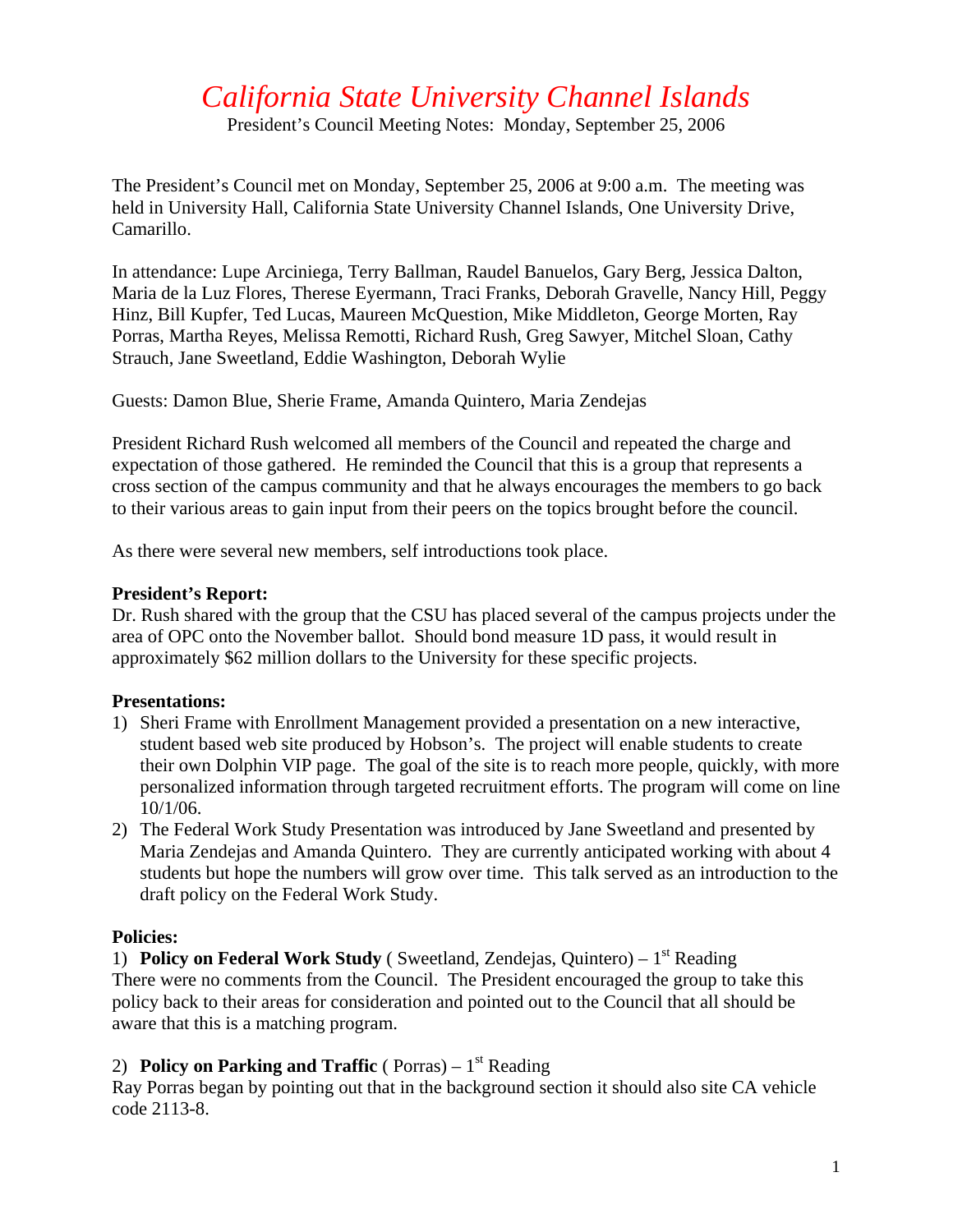A discussion ensued about banning of skateboards on campus. Ray noted that it is a safety issue. Peggy Hinz asked, should this policy pass who is responsible for enforcing this prohibition. Ray mentioned that it would be necessary to adequately sign the campus and to get the word out about this policy. He also planned on a two week grace period. Greg Sawyer suggested perhaps having this come into effect with the new semester allowing sufficient time for a communication campaign to take place, considering that many students may have brought their skateboards with them to housing, not knowing of this restriction. This was agreeable to all present. Deborah Wylie did point out that in the meantime; we want to be cautious about the use of the skateboards around things like plazas, sidewalks, railings etc. Greg Sawyer also noted that when speaking of skateboards, and roller blades etc, this is to include tennis shoes with wheels that pop down, common name.

With regard to bikes, Maureen McQuestion asked where the bike racks are located. Ray Porras provided a verbal listing of the various locations. Maureen asked about employees being able to store the bikes in their offices as the current location of the racks may not be convenient for the employees. Ray Porras stated he was open to suggestions for additional racks as long as OPC felt they were acceptable to the look of the campus in certain locations. With regards to the office storage, it would likely need to be addressed from a safety and ease of access issue. For instance if there were and emergency could all members of that office space exit without any issue?

Regarding parking, Terry Ballman inquired as to if there are times, such as while conducting job interviews, that complimentary passes might be given out so that applicants do not have to pay for parking. Ray said he has provided those in the past. Discussion was held as to perhaps have a lower fee, for people who are coming out for a lesser amount of time, however, Ray said that would prove problematic for his staff, and encouraged the use of metered parking.

Deborah Wylie pointed out that parking is a very important source of income for the campus and the only source for the future parking structures that are so needed by the University. She and Ray reminded the group that it is always possible to sponsor a guest, in which case the payment is made by the department, not by the visitor.

3) **Policy on Business Travel** (Hill) -  $1<sup>st</sup>$  reading – (as considerable time had lapsed since the first review of the document in the prior year.)

Nancy Hill thanked the group for their review of this fulsome booklet, stating that the intent of the document is to avoid the need for people to jump from document to document to obtain needed information and direction. The booklet will also include a Q&A, which will be developed off of questions obtained through their trainings.

The question was asked why motorcycles are not included in the policy. Nancy pointed out that this is standard operation procedure. Bill Kupfer added that, indeed there is a higher percentage of accidents with motorcycles and often the pay out on the claims are very costly.

Specifically with regard to same day travel, Mike Middleton mentioned that the issue of not covering meals for same day travel may be contrary to the policies specific for his area. Nancy is to verify any possible discrepancy.

Bill Kupfer questioned the use of dollars begin given to students for their campus participation in trips and other outings. He would prefer that students not be compensated in this way. Nancy